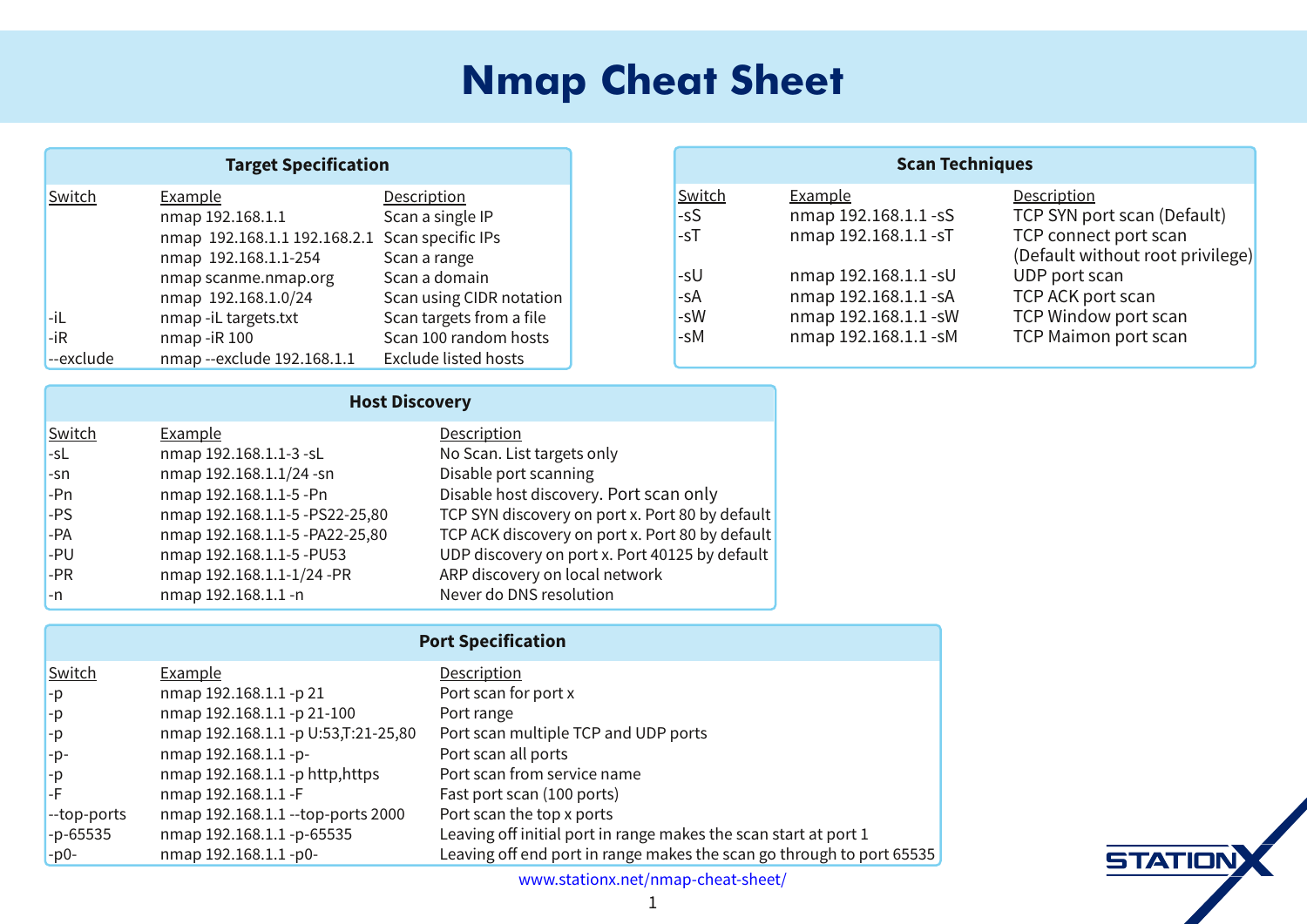| $-0 - 1$                            | <u>1&amp;)%</u>                                                                                                                                                                                                                                                                                                                                                                                                                                                                             | $\cdot$ +") -"(                                                                                      |
|-------------------------------------|---------------------------------------------------------------------------------------------------------------------------------------------------------------------------------------------------------------------------------------------------------------------------------------------------------------------------------------------------------------------------------------------------------------------------------------------------------------------------------------------|------------------------------------------------------------------------------------------------------|
|                                     | '&)7?8 <b>@&lt;&gt;@@F</b> ,                                                                                                                                                                                                                                                                                                                                                                                                                                                                | -- & ) -, -( - +& "' -! / +, "(' ( -! , +/" + '' "' (' ) (+                                          |
| $F, \mathbb{F}$ + "(' $F'$ - ', "-2 |                                                                                                                                                                                                                                                                                                                                                                                                                                                                                             | '& )7?8@⇔@@F, FF/+,"('F'-',"-2> '-',"-2%/ %5-(?@"!+'.& +"'+ , ,)(,,""%2( (++ -' ,                    |
| $F, FF, +$ "(' $P\%$ !-             | '&)7?8@⇔@@F,FFF+,"('P%!-                                                                                                                                                                                                                                                                                                                                                                                                                                                                    | $\%$ %! - & ( $\textcircled{2}(0 + 1),$ , "%2 ( $\left( + \frac{1}{2}, 0, \frac{1}{2} \right)$ , - + |
| $F, \quad F \neq "('F%')$           | '& )7?8@k⇔@@F, FF/+,"('F%%                                                                                                                                                                                                                                                                                                                                                                                                                                                                  | $\%$ " - ', ''-2%' %@ ''! +) (, , '' ''%2( (++ -', , @%0 +                                           |
|                                     | '&)7?8@ $\!\!\!\!\!\circ\!\!\!\!\circ\!\!\!\!\circ\!\!\!\!\circ\!\!\!\!\circ\!\!\!\!\circ\!\!\!\!\circ\!\!\!\!\circ\!\!\!\!\circ\!\!\!\!\circ\!\!\!\!\circ\!\!\!\!\circ\!\!\!\circ\!\!\!\!\circ\!\!\!\!\circ\!\!\!\!\circ\!\!\!\!\circ\!\!\!\!\circ\!\!\!\!\circ\!\!\!\!\circ\!\!\!\circ\!\!\!\!\circ\!\!\!\!\circ\!\!\!\circ\!\!\!\circ\!\!\!\circ\!\!\!\circ\!\!\!\circ\!\!\!\circ\!\!\!\circ\!\!\!\circ\!\!\!\circ\!\!\!\circ\!\!\!\circ\!\!\!\circ\!\!\!\circ\!\!\!\circ\!\!\!\circ\!\$ | %, - -"(' A' +,"(' - -"(' A +") - , '' '" A '                                                        |

| $0 - 1$                   | $-1$ & $\frac{9}{6}$                                   |                                                                             |
|---------------------------|--------------------------------------------------------|-----------------------------------------------------------------------------|
| F                         | $'8$ ) 7?8@ $\infty$ @@F                               | $ -$ "(' $\ldots$ , "   $\ldots$ - \$ " +) +" - "<br>& ( -                  |
| $Fff, 'P\$ .              | $^{\prime}$ & ) 7?8@ $\approx$ @@FFF,,<br>$'$ $P\%$ "- | $\%$ , ) ( + + ' ( - ( . ' "- 0 ''% ( - -+2)<br>$-$ % $, -$ ( ' ( ) ' ' ( ' |
|                           |                                                        |                                                                             |
| $F$ $H$ , $'F$ .,         | $'8$ ) 7?8@ $\infty$ @ $F$ $\mathbb{F}$ ,, $'F$ .,     | $\$$ , & ) .,, & (+ +,, "/ 22                                               |
| $\mathsf{F}$ FRS 1F, F+", | '& ) 7?8@ $\approx$ @@F<br>FR& 1F(,F+", 7              |                                                                             |
|                           | '&)7?8@ $\approx$ @@F                                  | $\%$ , - -"(' A' +,"(' - -"(' A +") - , '' '" A '                           |

|                                                   | <u>__1_&amp; ) %</u>                                              |                                                                                                                |                                                                                                                                                                                                                                                                                                                                    |
|---------------------------------------------------|-------------------------------------------------------------------|----------------------------------------------------------------------------------------------------------------|------------------------------------------------------------------------------------------------------------------------------------------------------------------------------------------------------------------------------------------------------------------------------------------------------------------------------------|
| $\frac{0}{\sqrt{6}}$                              | 8) 7?8@>@@F6                                                      | +' ( " G6H' -+ , "( '     -   -"( '   2, -  &   /  , "( '                                                      |                                                                                                                                                                                                                                                                                                                                    |
| F7                                                | $'8$ ) 7?8@ $\infty$ @@F7                                         |                                                                                                                | ' \$2 GH' -+ , "(' - -"(' 2, - & / , "('<br>(% GH %0, (0' -!, ' -( , %, ' 0" -!' ., %, - + -& !'" + ,(.+ ,                                                                                                                                                                                                                         |
| F8                                                | $'8$ ) 7?8@ $\infty$ @@F8                                         |                                                                                                                |                                                                                                                                                                                                                                                                                                                                    |
| $\begin{array}{c} \nF9 \\ F: \\ F; \n\end{array}$ | $'8$ ) 7?8@ $\infty$ @@F9                                         | $( +8, 9$ GHD!"!", %,)                                                                                         |                                                                                                                                                                                                                                                                                                                                    |
|                                                   |                                                                   |                                                                                                                | ' & )7?8@⇔@@F:               + , , "/  GH)  , , ' , C , , . & ,2( . + ( '   + ,( '   22 ,- '   + %  %'  -0 ( +\$<br>' & )7?8@⇔@@F ;         ' , '   GH)  , , ' C , , . & ,2( . + ( '   '  1-+ ( + '"  +"22 ,- '  -0 ( +\$                                                                                                          |
|                                                   |                                                                   |                                                                                                                |                                                                                                                                                                                                                                                                                                                                    |
|                                                   |                                                                   |                                                                                                                |                                                                                                                                                                                                                                                                                                                                    |
| $0 - 1$                                           |                                                                   | $1 & 8) %$ ").-                                                                                                | <u>+")-"('</u><br>"/ .) (' - + - 5 +-!", %'                                                                                                                                                                                                                                                                                        |
| 用 (, -F"& (. - N"& O                              |                                                                   | 7, C & C8!                                                                                                     |                                                                                                                                                                                                                                                                                                                                    |
|                                                   | FR& "' F+-F''& (. -I& 1F+-F''& (. -I "' "-" '%F+-F''& (. - N''& O | 7, C & C8!                                                                                                     | $\rightarrow$ $\cdots$ , $\rightarrow$ $\rightarrow$ $\rightarrow$ $\cdots$ , $\rightarrow$ $\rightarrow$ $\cdots$                                                                                                                                                                                                                 |
|                                                   | FR& " F ( , - $+($ . ) 1& 1F ( , - $+($ . ) N "3 O                | ; 6C768:                                                                                                       | $+$ %% (, -, ' +(.), "3,                                                                                                                                                                                                                                                                                                           |
|                                                   | FRS." Fj + % % & 18. 1Fj + % % % & N . & ) +( , O                 | 76C7 and the set of the set of the set of the set of the set of the set of the set of the set of the set of th | $+( ) + %80\% - (( )$                                                                                                                                                                                                                                                                                                              |
| FF, 'F %21FR& 1F, 'F %2N"& O                      |                                                                   | 86&, <b>B</b> , <b>C</b> & <b>C</b> !                                                                          | #,- %2 -0 ')+(,                                                                                                                                                                                                                                                                                                                    |
| <b>FB</b> 1F+ -+", N+", O                         |                                                                   | 9                                                                                                              | ) $"2-!$ & 1"& . & ' . & +( ) (+, ' ) +( + -+', & ", , "(',                                                                                                                                                                                                                                                                        |
| <b>FR</b> & "F+ - N.&+O                           |                                                                   | 766                                                                                                            | $\begin{pmatrix} 1 & 0 & 0 \\ 0 & 0 & 0 \\ 0 & 0 & 0 \\ 0 & 0 & 0 \\ 0 & 0 & 0 \\ 0 & 0 & 0 \\ 0 & 0 & 0 \\ 0 & 0 & 0 \\ 0 & 0 & 0 \\ 0 & 0 & 0 \\ 0 & 0 & 0 \\ 0 & 0 & 0 \\ 0 & 0 & 0 \\ 0 & 0 & 0 & 0 \\ 0 & 0 & 0 & 0 \\ 0 & 0 & 0 & 0 \\ 0 & 0 & 0 & 0 \\ 0 & 0 & 0 & 0 \\ 0 & 0 & 0 & 0 & 0 \\ 0 & 0 & 0 & 0 & 0 \\ 0 & 0 & $ |
| $IR$ 1F+ - N $.8$ +O                              |                                                                   | 766                                                                                                            |                                                                                                                                                                                                                                                                                                                                    |

 $000@ - "('1@ - l' 8 ) F! -F! -l$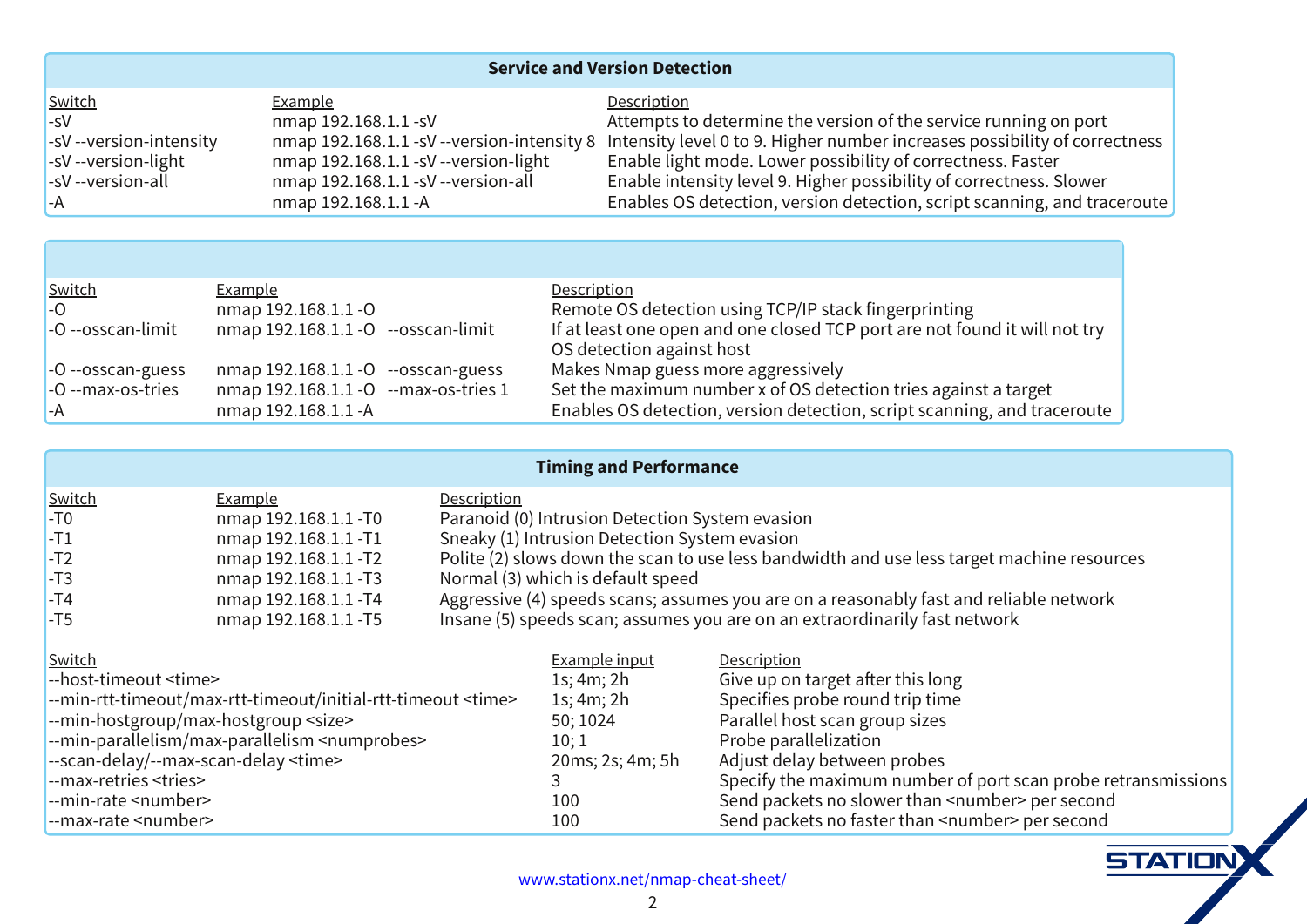| $\frac{0 - 1}{F}$<br><b>H</b> , +") -<br>. %<br>[H, +") -<br>[H, +") -<br>(i) $\overline{F}$ ; $\overline{F}$ ) - $\overline{8}$ ) 7?8@ $\infty$ @@ff; $\overline{F}$ ) -M --) A '' + $0$ "-! -0 (, +") -, @1 &) %! --) ' '' +<br>(i) --) - ' & ) 7?8@ $\infty$ @@ff; +") - E (- "' -+, ") E ' . %A . - + & (/ "' -+, ") , +") -,<br>(i) - F + , | $\begin{array}{lllllllll} & & & & - & + \frac{19}{10} - \frac{11}{10} & & & & \\ \hline 1 & 8 & 778 & 20 & 20 & 5 \\ 8 & 778 & 20 & 20 & 5 \\ 8 & 278 & 20 & 20 & 5 \\ 8 & 278 & 20 & 20 & 5 \\ 8 & 278 & 20 & 20 & 5 \\ 8 & 278 & 20 & 20 & 5 \\ 8 & 278 & 20 & 20 & 5 \\ 8 & 278 & 20 & 20 & 5 \\ 8 & 278 & 20 & 20 & 5 \\ $<br>$'8$ ) 7?8@ $\approx$ @@IF, +") -M --) K $'0$ "-! $0$ "% + @1 &) %! --) |                                            |
|--------------------------------------------------------------------------------------------------------------------------------------------------------------------------------------------------------------------------------------------------------------------------------------------------------------------------------------------------|-----------------------------------------------------------------------------------------------------------------------------------------------------------------------------------------------------------------------------------------------------------------------------------------------------------------------------------------------------------------------------------------------------------|--------------------------------------------|
| '& )FF'F/FF; FF; +")-,&F'.&KA,&P,⁄A,&R&'.&A,&F(,F",(/+2A,&F,KA,&F.%KA,&/8KF/7?8@k⇔@@<br>$\vert$ 8 $\vert$ F, +") - 0! (", K ( & " $\alpha$ ( &                                                                                                                                                                                                   | $\frac{1}{2}$ (", *, +2                                                                                                                                                                                                                                                                                                                                                                                   | $, +^{\prime\prime}$ ) -, -( + $^{\prime}$ |

|                   | $\mathbf{H}$<br>$\alpha$<br>#                                                                                                                                                                                                                                                                                                                  |                                                                                                                                                                                                                                                                                                                                 |
|-------------------|------------------------------------------------------------------------------------------------------------------------------------------------------------------------------------------------------------------------------------------------------------------------------------------------------------------------------------------------|---------------------------------------------------------------------------------------------------------------------------------------------------------------------------------------------------------------------------------------------------------------------------------------------------------------------------------|
| <u>0 "- !</u>     | 18)%<br>'& ) 7?8@cs@@F                                                                                                                                                                                                                                                                                                                         | $\frac{1}{2}$ , $\frac{1}{2}$ , $\frac{1}{2}$ , $\frac{1}{2}$ , $\frac{1}{2}$ , $\frac{1}{2}$ , $\frac{1}{2}$ , $\frac{1}{2}$ , $\frac{1}{2}$ , $\frac{1}{2}$ , $\frac{1}{2}$ , $\frac{1}{2}$ , $\frac{1}{2}$ , $\frac{1}{2}$ , $\frac{1}{2}$ , $\frac{1}{2}$ , $\frac{1}{2}$ , $\frac{1}{2}$ , $\frac{1}{2}$ , $\frac{1}{2}$ , |
| <b>FR&amp;</b> -. | ) $7?8@>@@$ FB. -. 98<br><u>&amp;</u><br>'& )F7?8@S@@67A?8@S@@68A?8@S@@69A?8@S@@97?8@S@@<br>'& )F (2F")7A (2F")8A2(.+F(0'F")A (2F")9A (2F"):+&(-F!(,-F") (/ 1&)%1)%"'<br>$'$ &)F000@U"+(,(5@(&000@((\$@(&<br>$'8$ ) F:97?8@ $\sim$ @@<br>H)+(1", '& )H)+(1",!--)BI7?8@⇔@@B>6>6A'--)BI7?8@⇔@@B>6>67?8@⇔@@<br>FF - P%'-!'& )FF - P%'-!8667?8@⇔@@ | $-2($ . +(0' (4, -, "3)<br>$+(8.)(6)$<br>$($ \$ $+$ & $" +$ $($ 5 $\bullet$ $-$ 16F' & 2 $+$ $*$ $" +$ $\bullet$<br>$\sqrt{2}$ $\sqrt{2}$ $(1 + 1)(1 + 1)$ . $8 + 1$<br>$\frac{9}{2}$ ('' -"(', -! +( $\cdot$ !   :) +(1",<br>1) + + (& - -(, '-) \$ -,                                                                         |
|                   | '& )FF6FF'FF - P%' -!866F7?8@l⇔@@167A7?8@l⇔@@168A7?8@l⇔@@169A7?8@l⇔@@897?8@l⇔@@                                                                                                                                                                                                                                                                |                                                                                                                                                                                                                                                                                                                                 |

 $000@ - "('1@ - I' & )F! -F! - I$